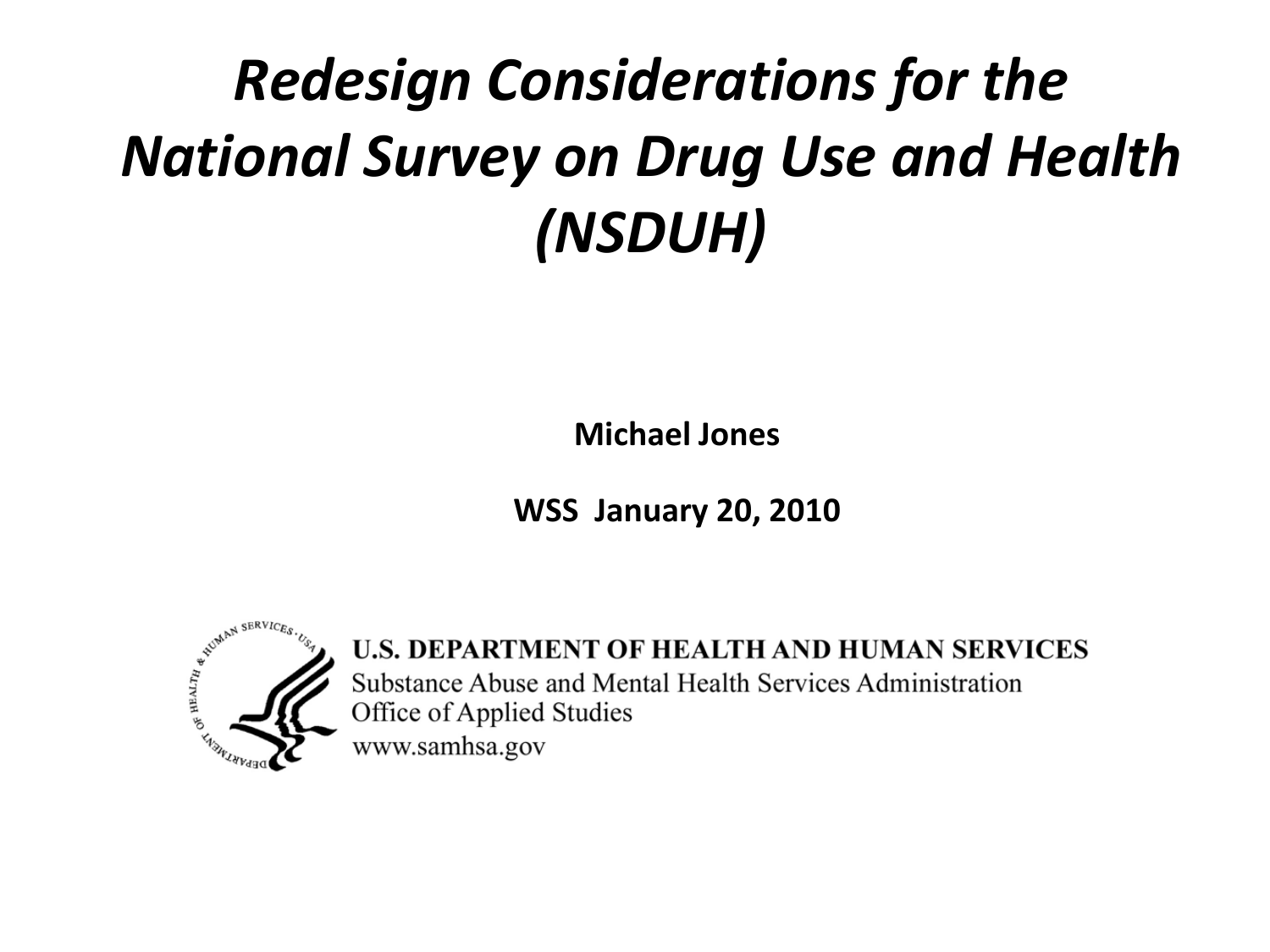#### **NSDUH Sample Design**

- **Annual household survey, since 1971**
- **Civilian noninstitutional pop., age 12+**
- **Representative nationally and in each State**
	- **3,600 interviews in "large" states; 900 in "small"**
- **Oversample age 12 to 25**
- **Zero, one or two persons can be selected in each HH**

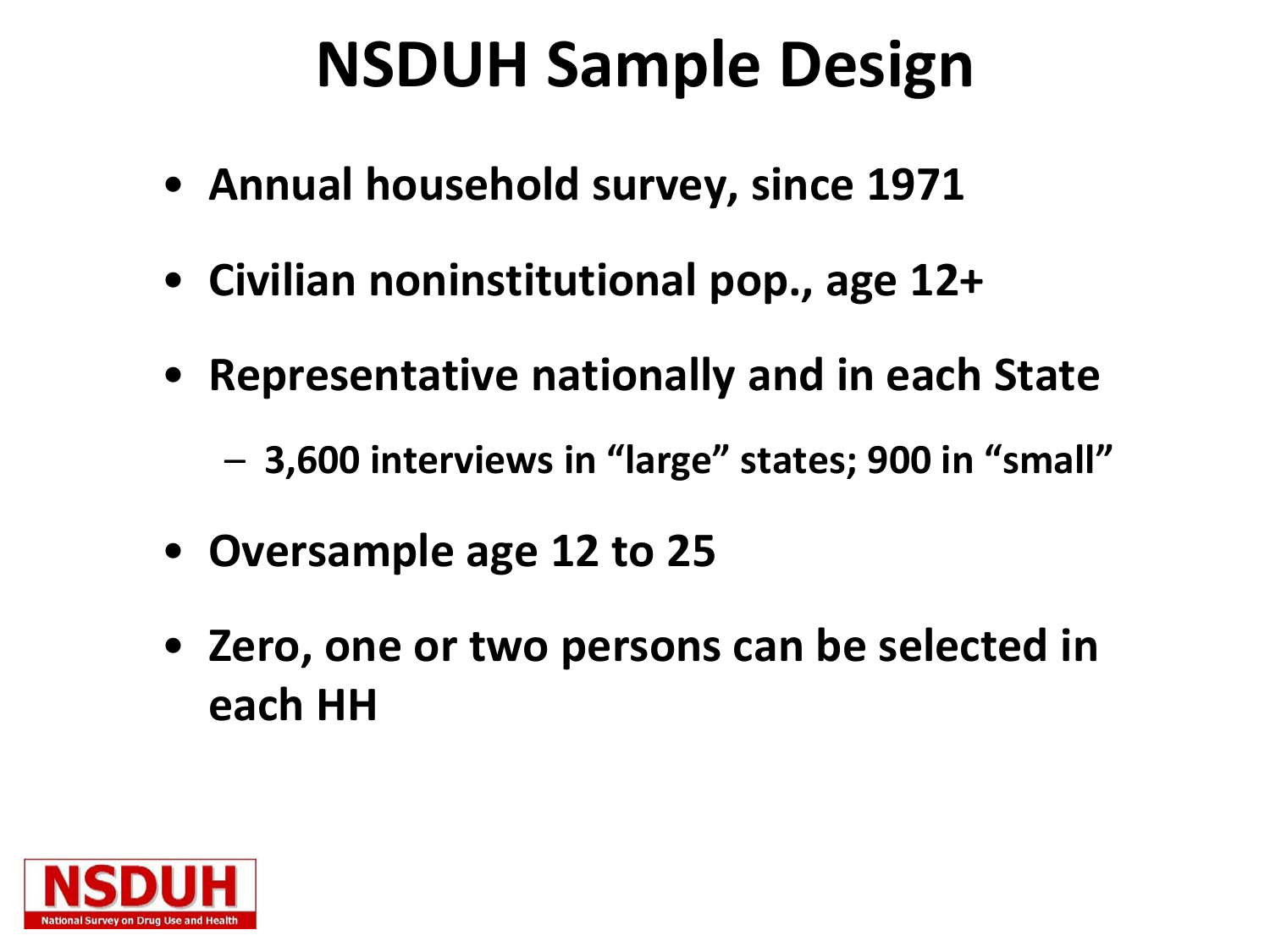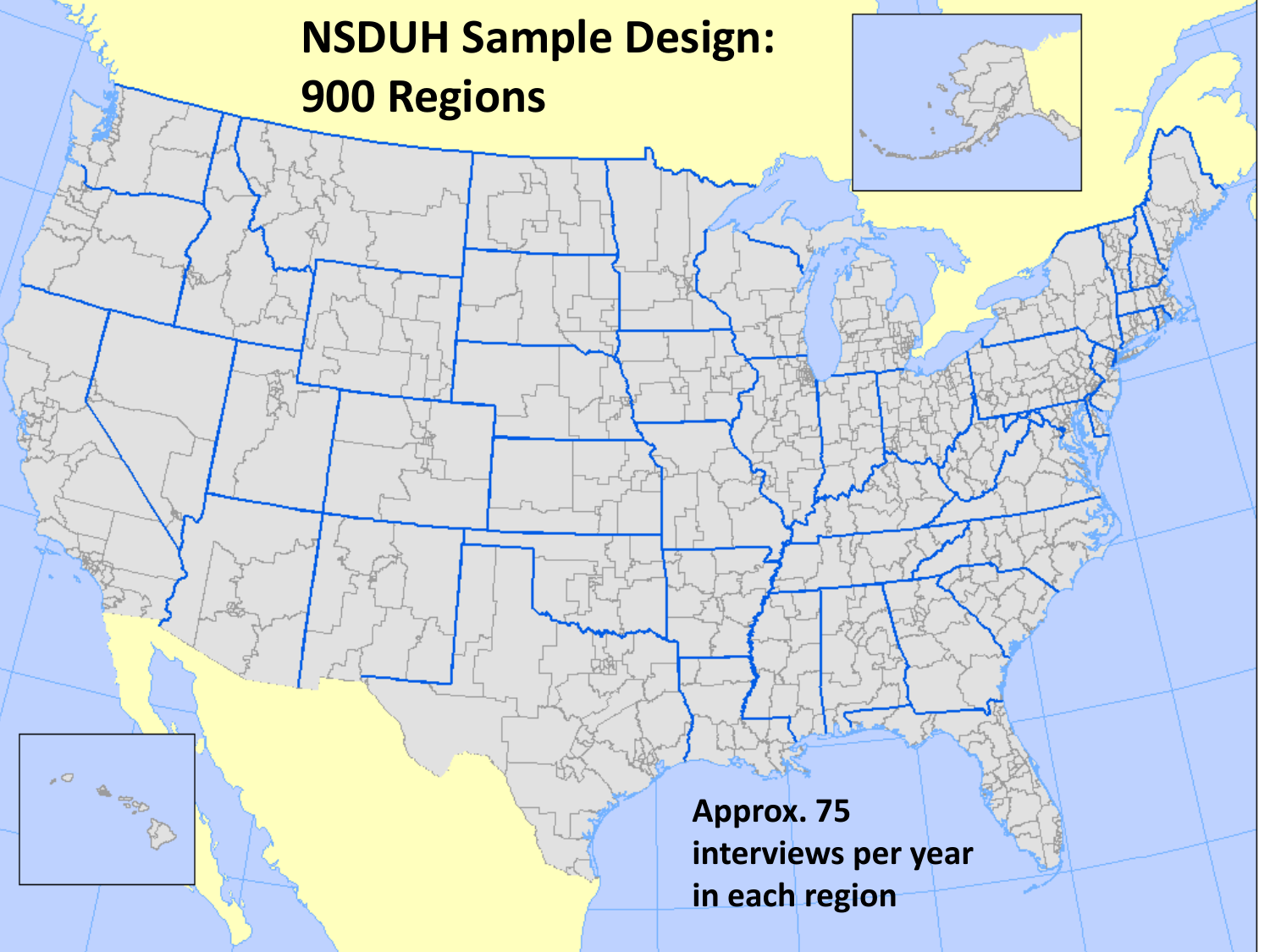**Marijuana Use in Past Month among Persons Aged 12 or Older, by Substate Region: Percentages, Annual Averages Based on 2004, 2005, and 2006 NSDUHs**



**Source: SAMHSA, Office of Applied Studies, National Survey on Drug Use and Health, 2004, 2005, and 2006.**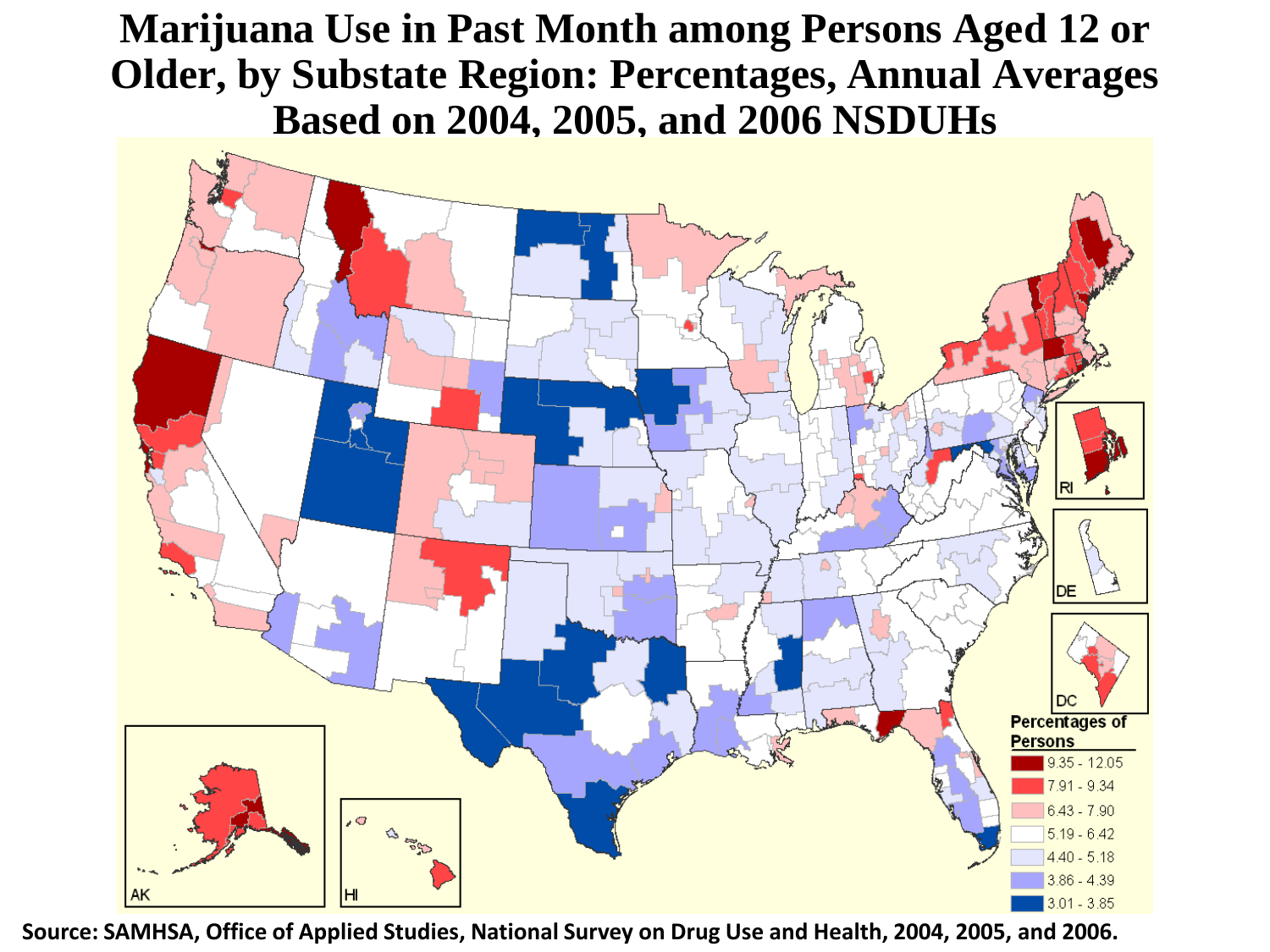# **NSDUH Questionnaire Design and Administration**

- **Collect information on substance use and treatment, mental health, risk factors, various demographics**
- **Face to face, computer-assisted, selfadministered (ACASI)**
- **Questionnaire includes core and non-core components**

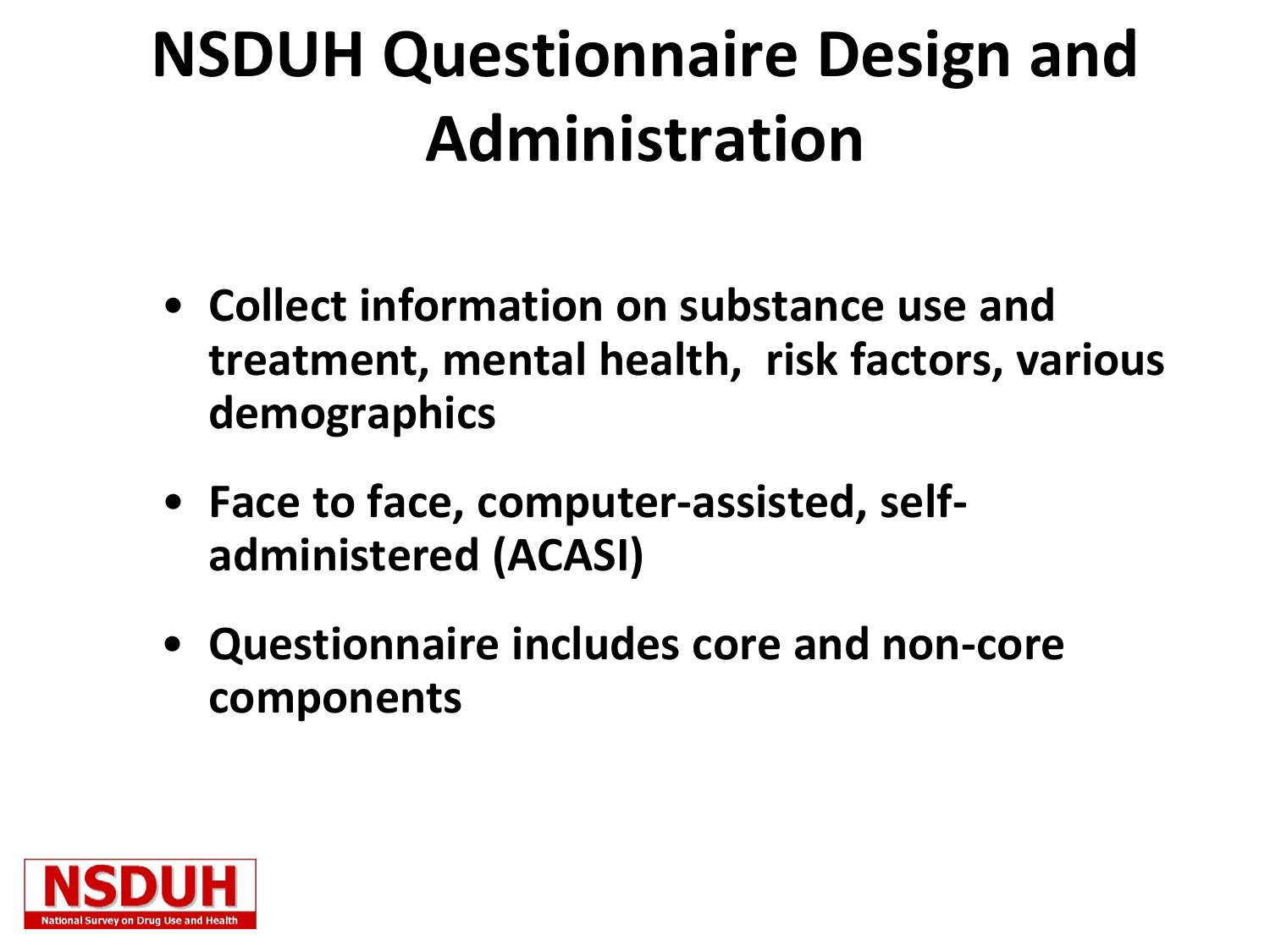## **Why Redesign?**

- **Update questionnaire and sample design to meet current data needs and measure new phenomena**
	- **Are State and substate estimates still a priority?**
	- **Are we collecting the most critical data?**
	- **Prescription drug questions outdated; new drugs are abused now**
- **Implement better data collection and estimation methods**
	- **List frame could produce substantial cost savings**
	- **Current estimation methods are complex, costly**
- **Reduce cost to expected budget levels**

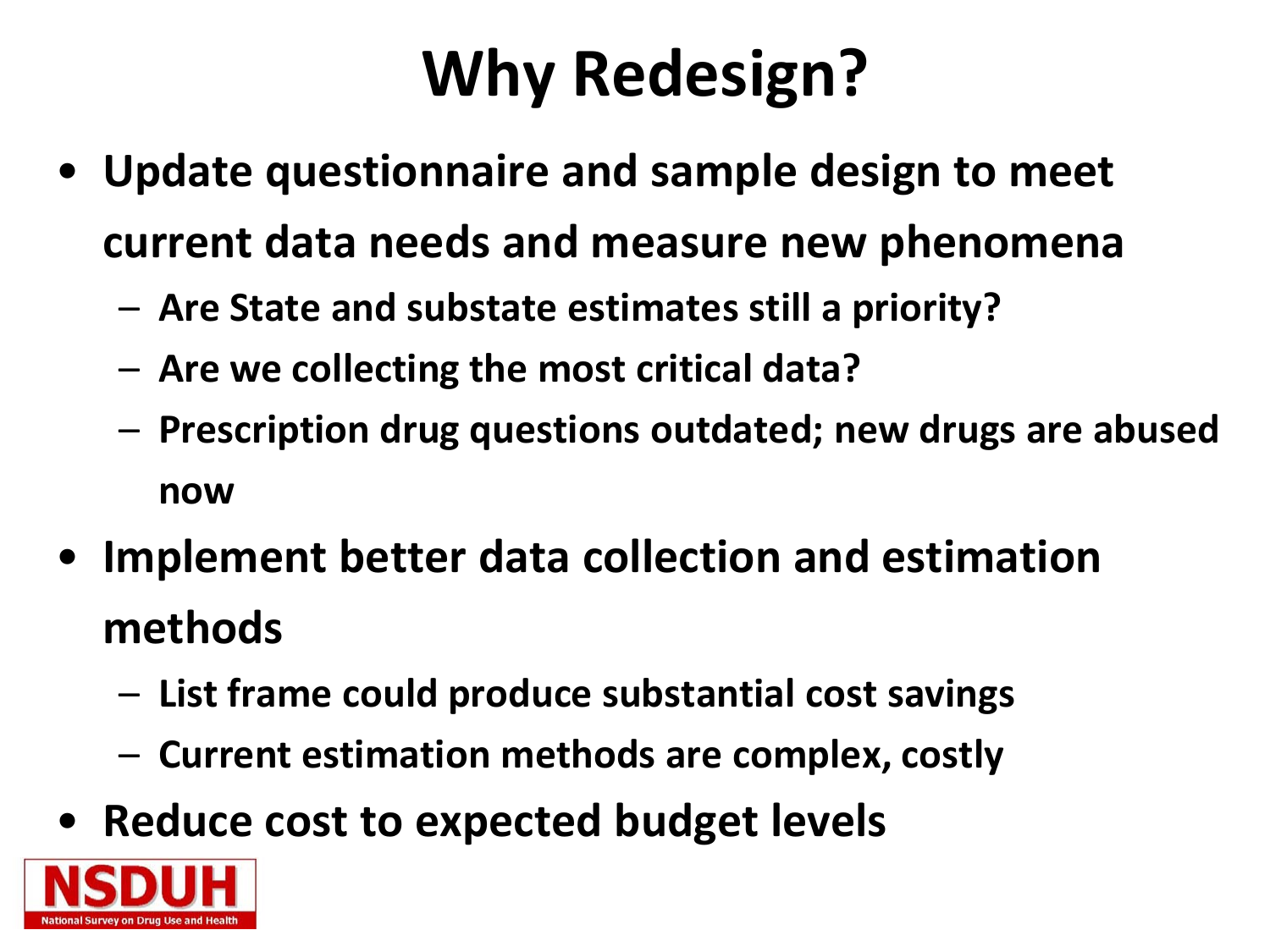# **Redesign Plan**

- **Assess data needs**
- **Methods research and development**
	- **Explore various design alternatives in terms of cost and impact on data quality and analytic capability**
	- **Assess impact on estimates, and whether redesign could be done with a split sample to "bridge" old and new estimates**
	- **Field test promising data collection methods**
- **Present plan to leadership to gain acceptance**
- **Award contract for redesigned survey**

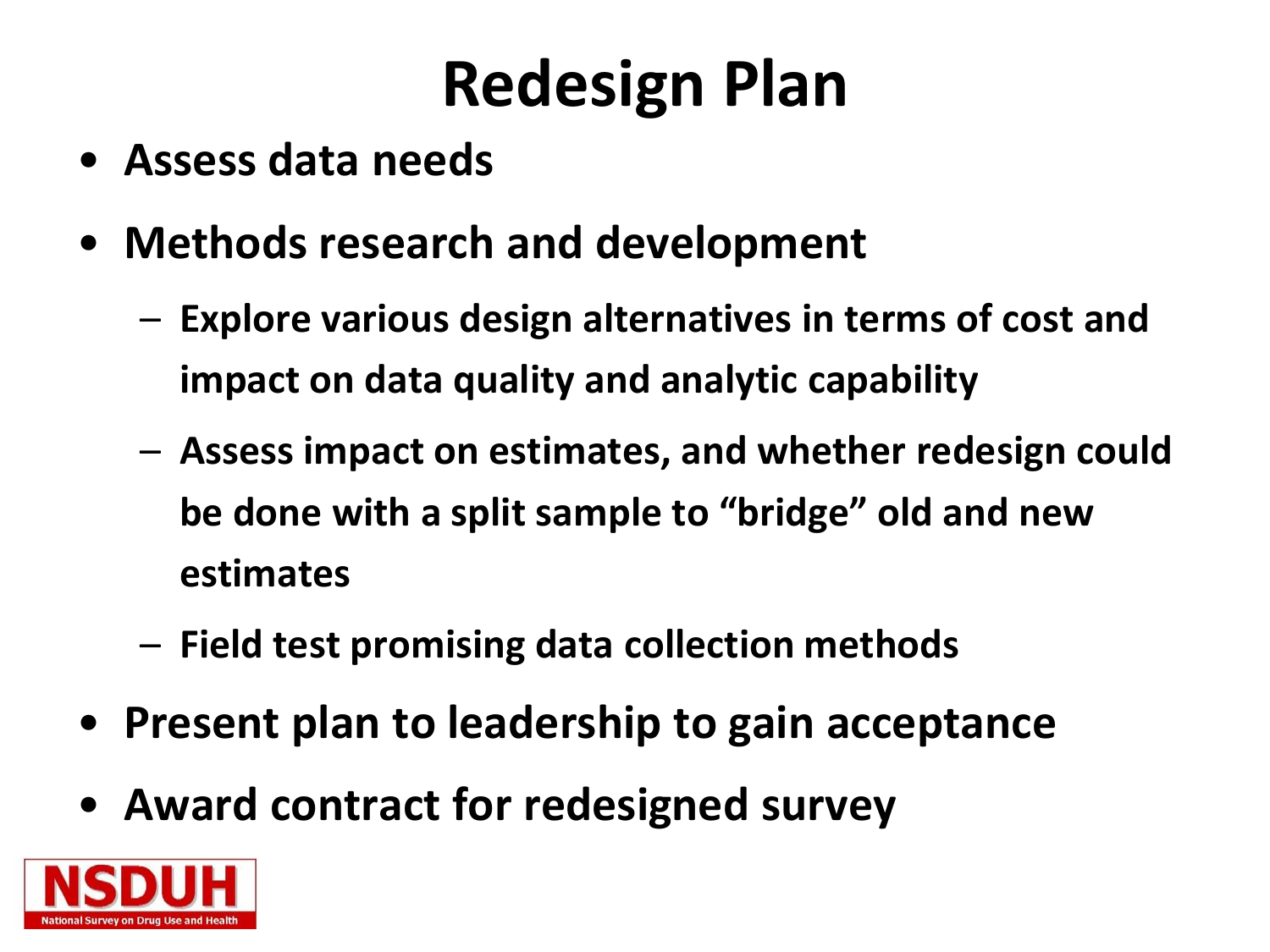### **Assessing Data Needs**

- **Consult with data users**
	- **State data users survey**
	- **E-mail contacts with key data users**
	- **Seminars with SAMHSA leadership and staff**
	- **Expert consultant meetings**

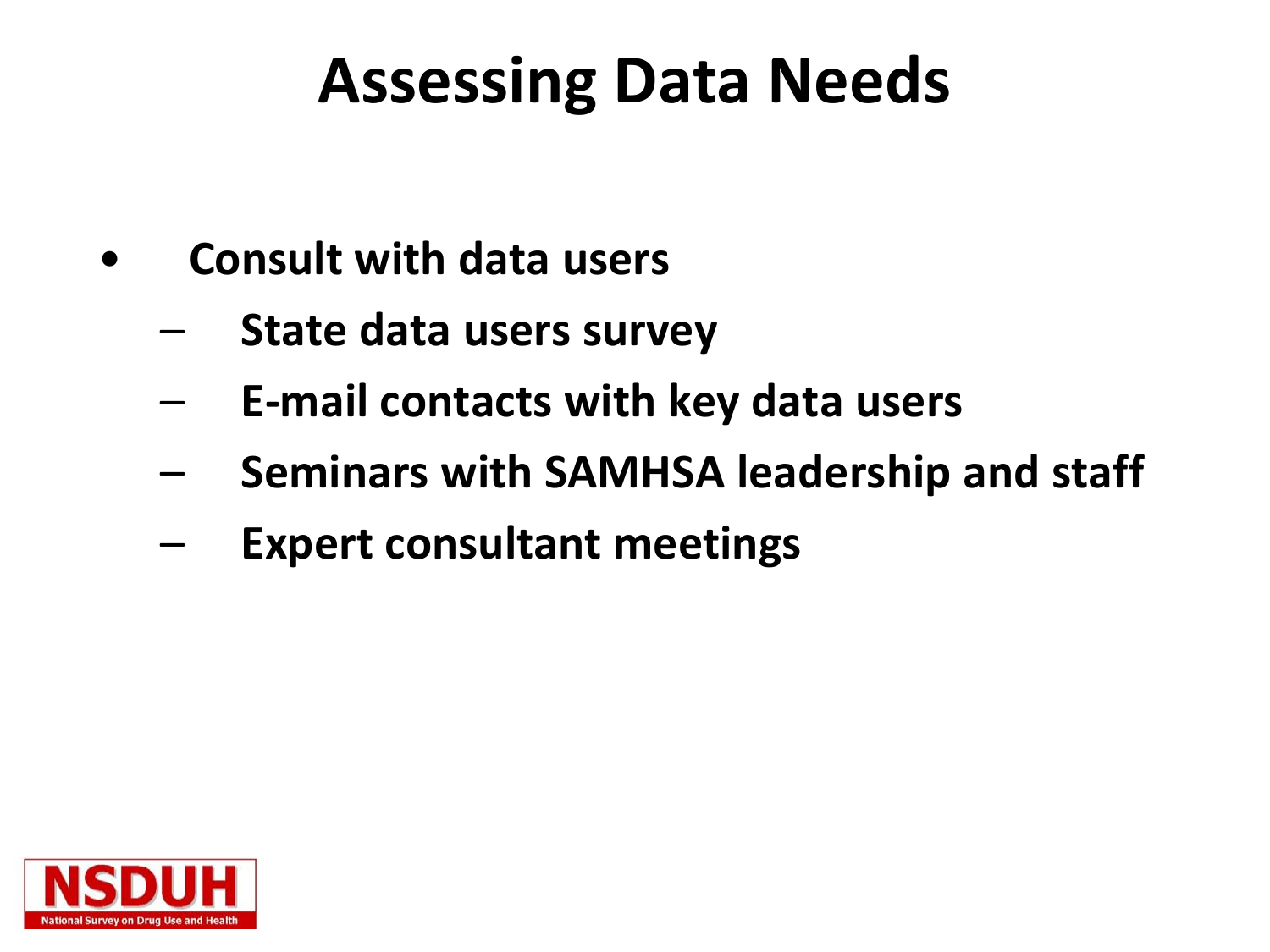### **Prior Relevant Studies**

- **Mode/setting/context effects studies**
	- **Effects can be large for sensitive data**
- **Validity Study (2000-2001)**
	- **Hair, urine collected from 4,000 NSDUH respondents**
	- **Showed feasibility, but questions remain as to how data can be used in statistical reports**
- **Reliability Study (2006)**
	- **Re-interviewed 3,000 NSDUH respondents**
	- **Very good reliability for most variables**
- **Impact of incentives on reporting** 
	- **Significant impact found in 2002**
- **Interviewer Effects Analysis**
	- **Interviewer experience impacts respondent reporting of drug use**

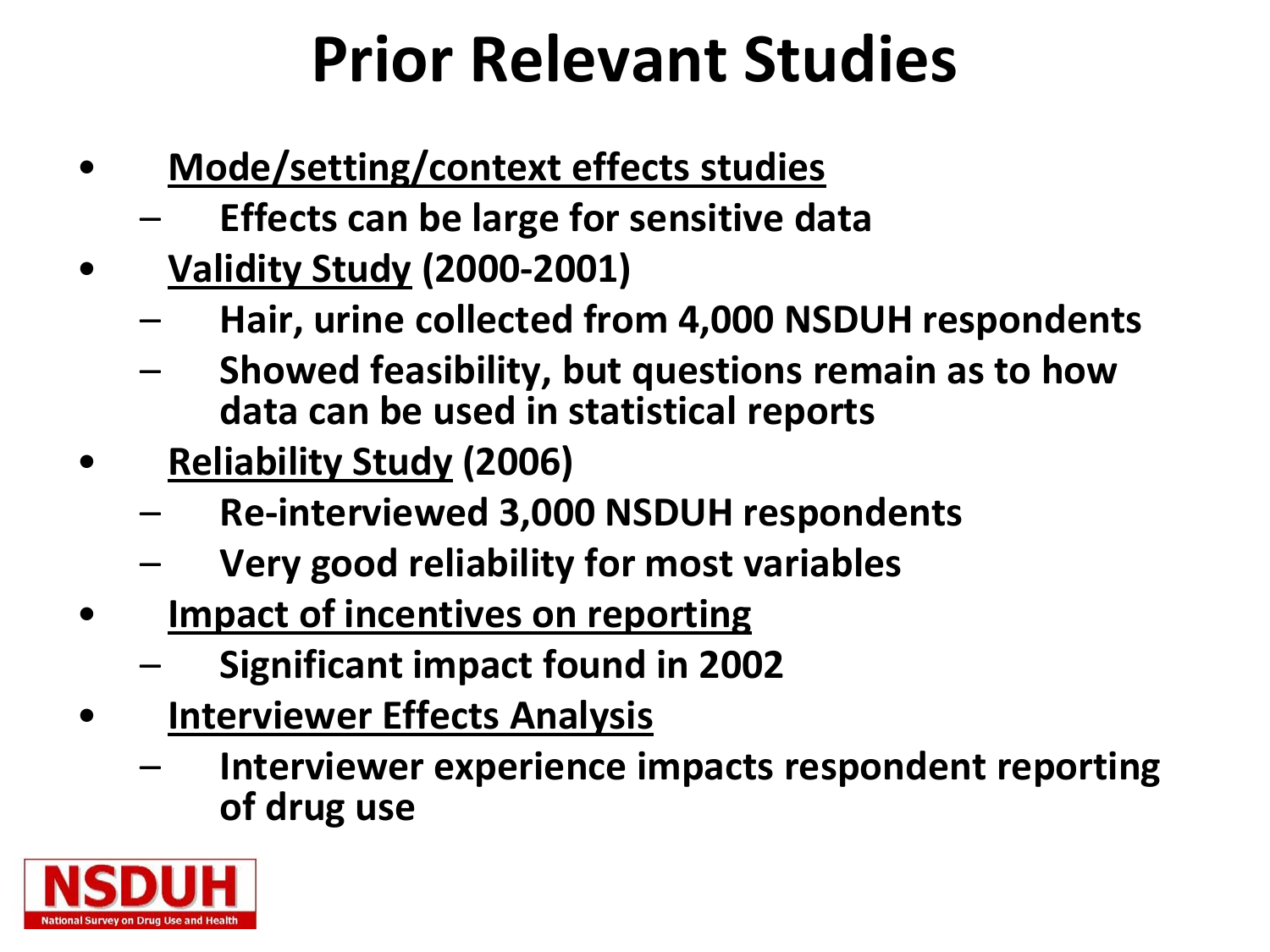## **Methods Studies-Sampling**

- **USPS Frame Study**
	- **Field test using frame constructed from residential mailing lists**
- **Sample Issues Study**
	- **Determine optimal cluster sizes**
	- **Assess impact of changing sampling rates for demographic and geographic groups**
	- **Assess feasibility of interviewing kids under 12**
- **Investigation of Census/ACS Options**
	- **Assess the use of the ACS for sampling, small area estimation, and weighting activities**
- **Contact Materials Study**
	- **Develop improved informational documents that respondents receive**

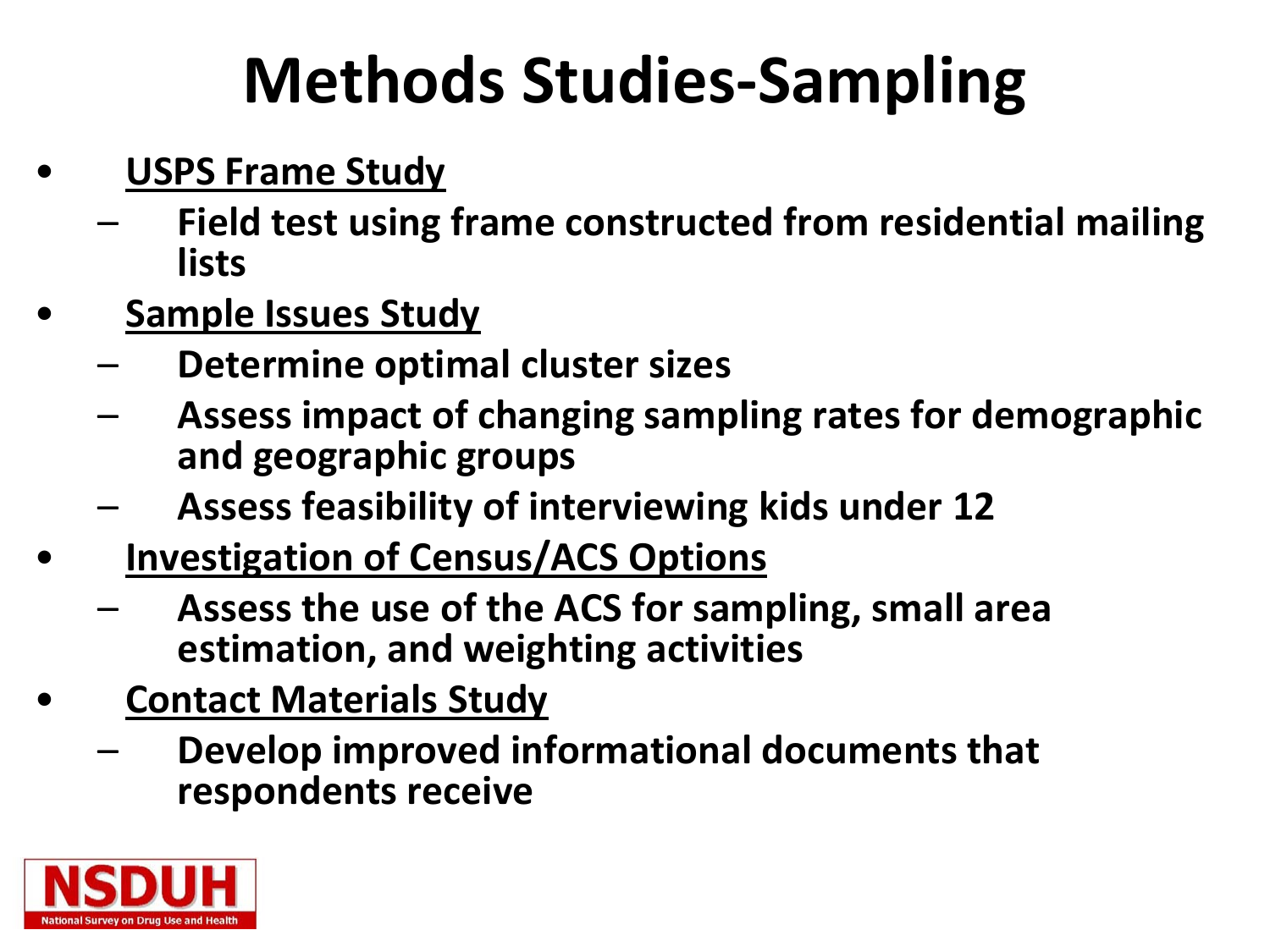## **Methods Studies- Estimation**

- **Imputation and Editing Evaluation**
	- **Evaluating different methods to simplify procedures and reduce processing time**

#### • **Weighting Assessment**

- **Examining different predictor variables to improve weighting adjustments**
- **Small Area Estimation**
	- **Studying ways to estimate change and trends more efficiently and evaluate the quality of substate estimates**

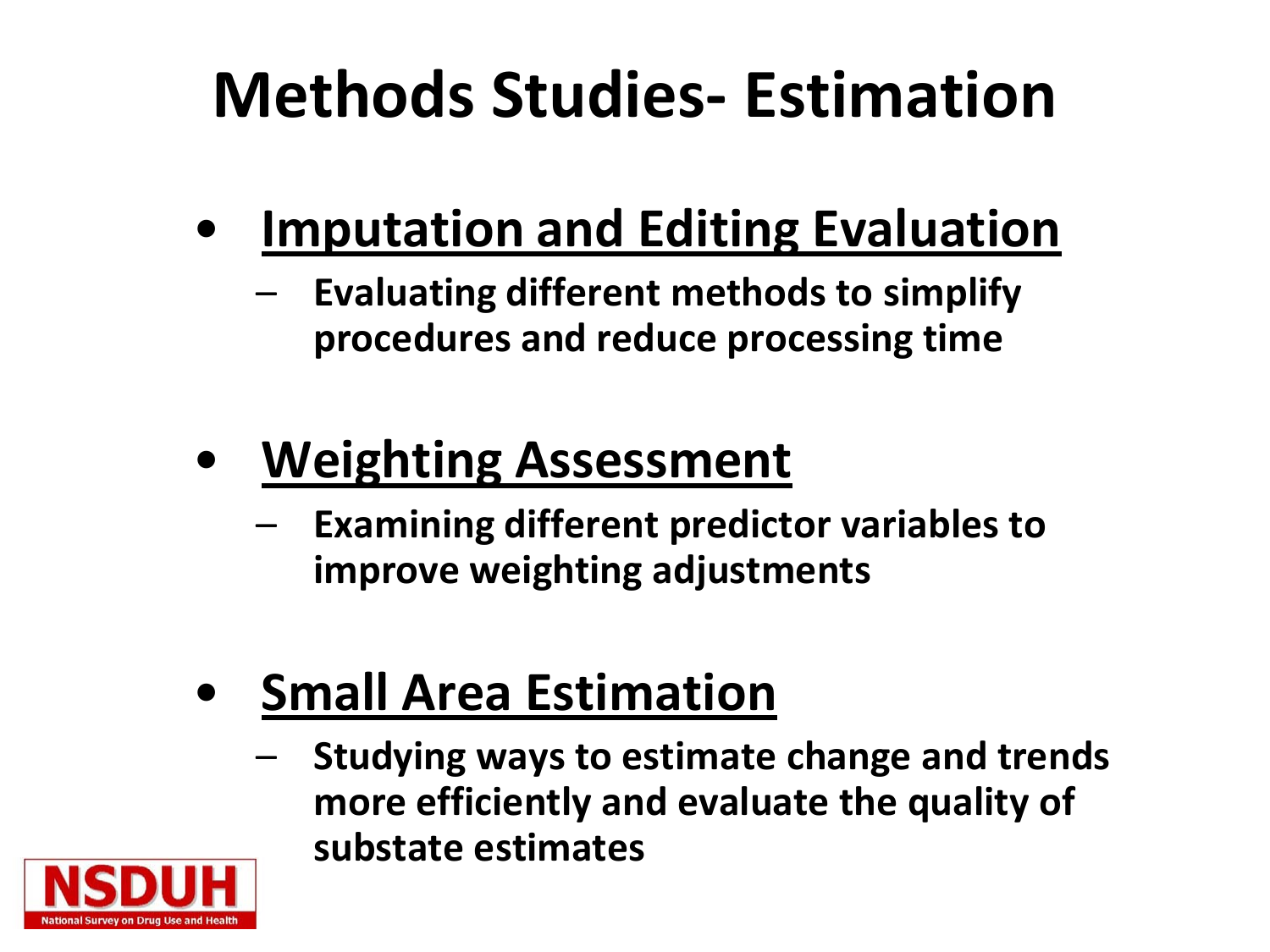### **Methods Studies-Questionnaire**

- **Questionnaire Structure Study** 
	- **Test "ensemble" vs. "interleafed" format**
	- **Explore moving more questions to core**
- **Text-to-Speech Software Study**
- **Prescription Drug Module Redesign**
	- **Update definitions for nonmedical use and therapeutic classes**
	- **Incorporate drugs that have emerged since original design**
	- **Move methamphetamine out of context of prescription drugs**

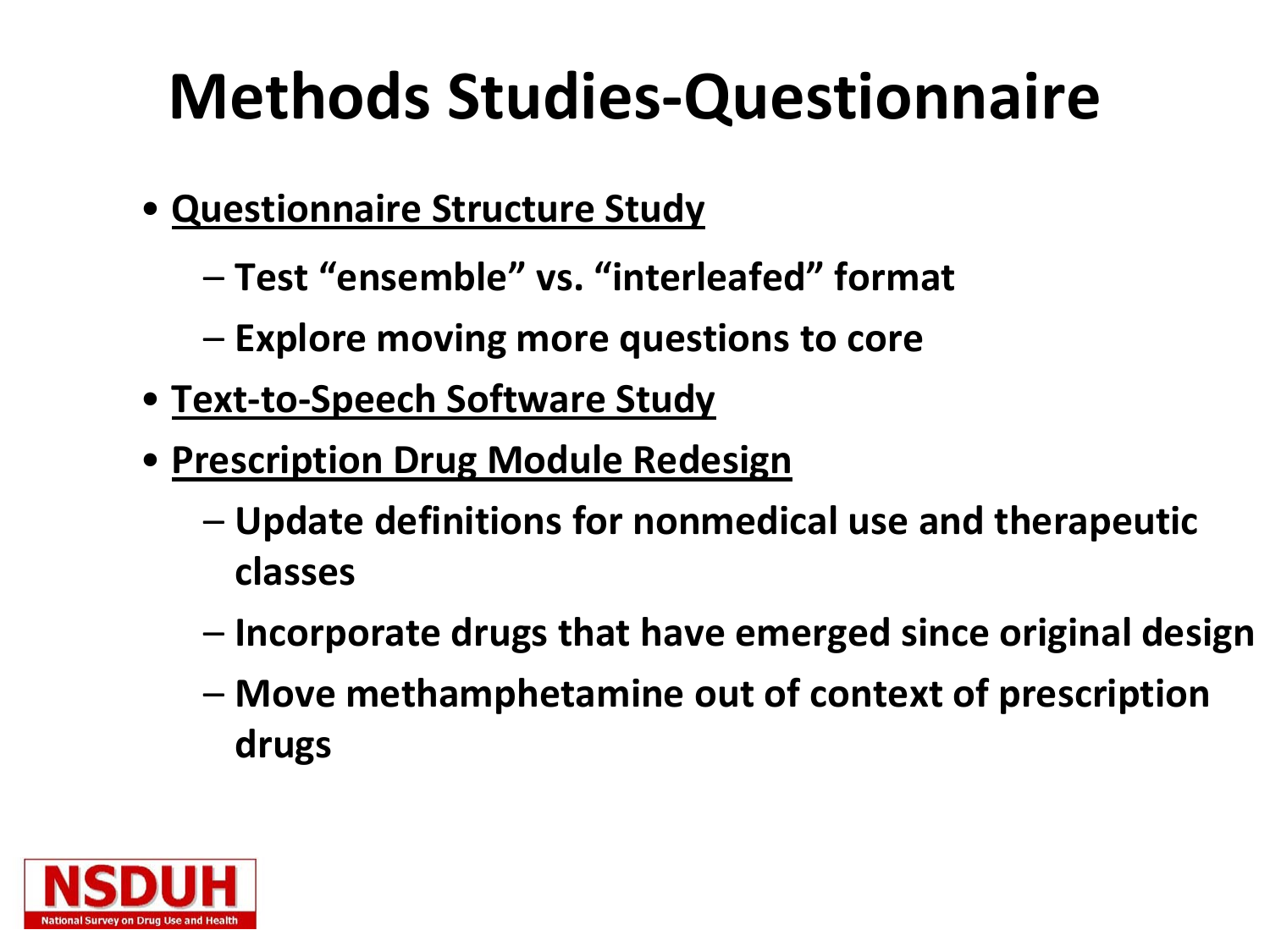#### **Implementation Issues**

- **Uncertain budget/priorities**
- **Preserving trends**
	- **Old vs. new design**
	- **After new design is implemented**
- **Communication between survey design staff and senior management/decisionmakers**